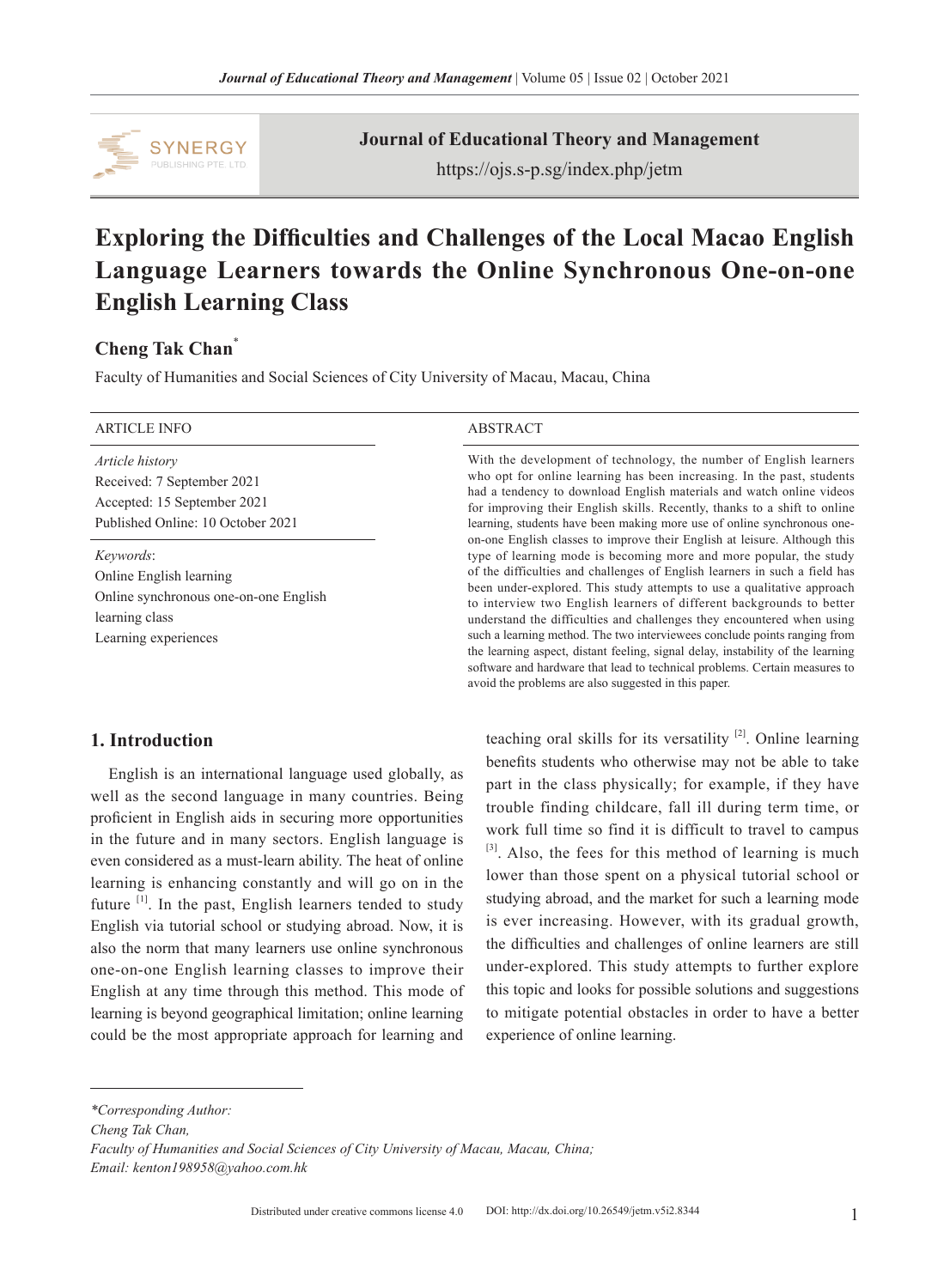#### **2. Literature Review**

With the accessible convenience, online learning has long received praise, being largely relied on for further English learning. Online courses have been beneficial to students who tend to have a self-regulated learning approach  $[4]$ . It was mentioned students' interests were piqued so they were motivated to try online learning activities despite there being no assessment on these tasks [5]. Furthermore, synchronous learning is also largely advocated between the teacher and the learner. Synchronous learning such as videoconferencing or audioconferencing enables "live" and instant exchange [6]. This particular method offers authentic interaction in real time; possibly collaborating with other learners and a teacher, to complete tasks online rather than in a classroom  $[7]$ . Several advantages are listed with synchronous class, ranging from instant feedback, motivating the interchange of different angles, strengthening social presence, and fostering the exchange of emotional supports and supplying verbal elements  $[8]$ . The parents of young learners are also able to keep tabs on their child's progress by viewing lessons and assignments, as well as grades and feedback, possibly improving their ability to further help their child's progress  $[9]$ . Despite the numerous advantages to help with learning, there are still potential obstacles for the usage of synchronous English classes.

#### **Research questions**

- (1) In the online synchronous one-on-one English learning class, what difficulties do learners find to have as for English learning?
- (2) Besides the teaching mode, does any software of hardware affect the learning process when using such a method?

## **3. Research Method**

This study used a qualitative case study, employing the semi-structure interview. Two interviewees of different ages and backgrounds were selected. The reason for the difference between the two interviewees in selection is that it is interesting to know if the obstacles they encountered respectively would be similar with their varying backgrounds. One is a 29-year-old lady who works in a bank in Macao. She has a bachelor's degree in Chinese and English translation, and a master's degree in Business Administration. She wanted to improve her English listening and speaking as she felt these skills of hers to be weaker than preferred. She chose a Philippine online English teacher due to the cheaper fees for each online class. Another interviewee is a 9-year-old girl who studies in an English primary school in Macao. She is interested in learning English. Her mother helped her register on the English learning platform for furthering her English ability. She chose an American English teacher due to her mother's thinking that native speakers make better teachers. For protecting their privacy, their names are not shown in the following. I will address them as Interviewee 1 (the 29-year-old lady) and Interviewee 2 (the 9-year-old girl). Certain responses contributing to the addressed questions were selected in the following for analysis.

#### **4. Analysis and Results**

#### **Learning aspect**

*Interviewee 1 (Excerpt)*: During the class, I found training tends to focus on listening and speaking rather than reading and writing. Although I could ask the online teacher to teach me reading and writing, it is boring to learn them online compared to learning listening and speaking. I have had better training from this online teacher for my oral skills.

For improving speaking skills, sometimes it was a bit difficult to listen to the pronunciation clearly as there was still a monitor between us. The sound produced via a laptop is different from that produced in a classroom where a teacher stands in the room with me. I would prefer it if the online teacher articulated exaggeratedly so I could follow along a little easier. For listening, since the teacher I chose is a Philippine teacher, it seems they tended to speak English at a slow pace, so the speaking speed was alright. The experience was okay overall.

*Interviewee 2 (Excerpt)*: Speaking practice was given in the online class. Reading practice was rare. I think I learn a lot of speaking skill from the online lesson because my speaking skill gets better and better. When I am promoted to a higher level in my primary school, I may want some reading and writing practices for the English assignments from my school.

In the real classroom setting in school or tutorial centers, students already know what will be taught to them as the teaching material is shown on the syllabus. However, online, not many teachers will use a systemic syllabus because some the learners may have just purchased one or a few lessons. In this situation, it is recommended that learners let the teachers know beforehand which aspects of certain skills they want to learn so that the online teachers can better prepare for it in advance. A detailed communication between the learner and teacher for the course planning should have been created before class; otherwise, it would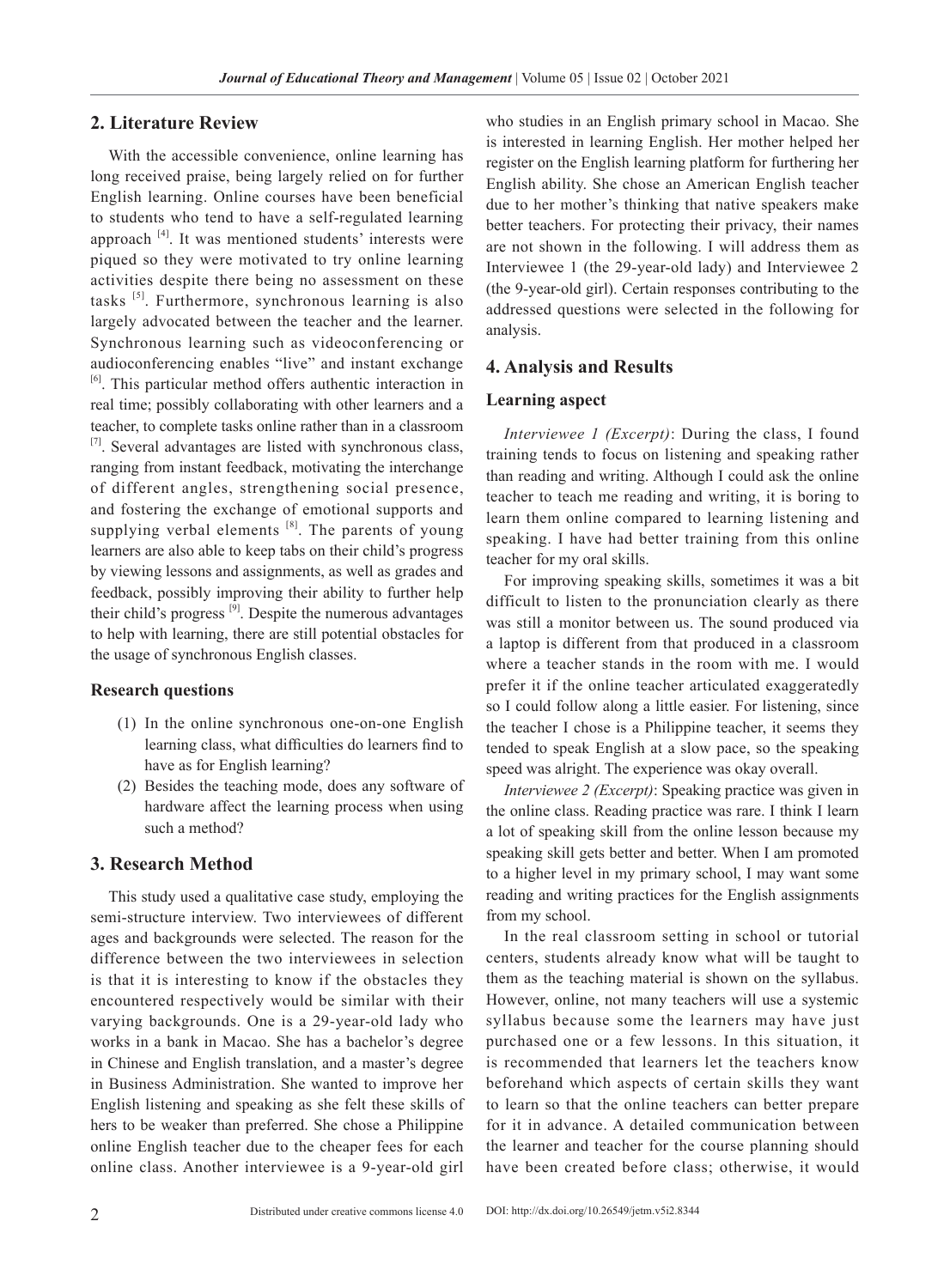disappoint the expectation of the learner. It was mentioned that accessibility can be a significant issue for online students, in comparison to physical classes. However, the drawback could also be that online teachers find it harder to adapt to a student's needs when only working online with them, rather than in a classroom setting  $[10]$ . Learners always have to be able to give feedback towards the teaching style, so the online teachers know whether there is possibility or necessity to change their online teaching approach. Furthermore, both interviewees show satisfaction with regards to learning outcomes for speaking skills gained from the online classes. Compared to a real classroom where a teacher is only able to take care a group of students, online synchronous one-on-one English learning classes has its advantages in targeting the improvement of pronunciation or speaking, the two of which are seldom modified and particularly trained in a big classroom.

Although the core of online synchronous one-onone English learning class is said to be instant and spontaneous, it is still different from a real classroom setting as there are indeed some seconds or milliseconds delay due to the nature of virtual environment. For this reason, it has been suggested that online teachers must repeat important details in case it is missed. Also, as for teaching pronunciation, they should somehow exaggerate a little in order for the learners to better understand by looking at their lip movement. The technique that was listed, has been used and notable is listening and imitating to learn pronunciation  $[11]$ . This technique employs the Direct Method in which students learn the pronunciation from a teacher-provide model and repeat and imitate. Therefore, the clarity of pronunciation is essential, even if it is taught online. Learners can also make good use of the recording function to record the class upon the approval and agreement from the online teacher as they can play back for revision. Many platforms allow teachers to create an online archive of recorded sessions for this purpose  $[12]$ .

#### **Distant feeling**

*Interviewee 1 (Excerpt)*: Although the virtual class is so close to a real class, I still feel a certain sense of distance. The feeling is strange as I feel the teacher is close to me, but still seems distant.

A full interaction involves effort, and it is unavoidable that a virtual class requires a great deal more to recreate such a feeling. What the online teacher can do to compensate this potential flaw is they can share more about their own culture, which could potentially be one way to tackle the distant feeling. It was discovered that from students' angles, the absence of individual

interaction between the online teacher and students could be one major drawback of learning distantly [13].

### **Signal Delay**

*Interviewee 1 (Excerpt)*: Even if it is always said that online synchronous one-on-one English learning class is instantaneous, actually it is not. It is not completely instant. Sometimes there is a delay or a pause during the class. The teacher couldn't hear me or vice versa. A 45-minute class has two or three stops or pauses in between and affected my learning experience. The teacher said maybe it's because of the instability of the Internet support in her country (Philippines). I suppose it could be caused by the Internet.

*Interviewee 2 (Excerpt)*: I like the online English lessons. However, sometimes when it reached the most exciting or interesting part of the class or reached the key points in the content, there was a delay or pause or even delay of the sound or message delivery all of a sudden. This affected my attitude to the lesson. When there is a cut or stop in connection, the teachers couldn't hear what I said and vice versa.

Technical difficulties provide a major drawback for online students, causing significant frustration without the help of a technician available immediately  $[14]$ . For consideration and analysis, what leads to the above are reasons ranging from unstable Internet connection to malfunctions of software and hardware. In Macao, optical fiber and broadband are common and the speed for Internet connection is rather stable. However, in many countries, the Internet connection could be very unstable. Learners, before they buy an online one-on-one course, have to put this factor into consideration as well. Moreover, it is suggested that microphones and earphones instead of installed amplifiers of laptops should be used as they can have comparatively better function to ensure a higher quality of sound input and output. In addition to hardware, software needs to be taken in account. Some examples of applications with high praise are Zoom, Microsoft teams and Tencent video. The high quality of these applications ensures the smoothness of the class. Additionally, some learners prefer to use electronic cell phones for an online class; however, this could lower their experience as the monitor is so small that it is hard to read the screen sharing materials and even the text in the chat box. Still, it is recommended to use computer or laptop as the electronic device.

One current strategy for helping with sudden problems concerning hardware and software is typing in the chat box to let the online teacher know the occurrence is essential, which helps to relieve the awkward moments of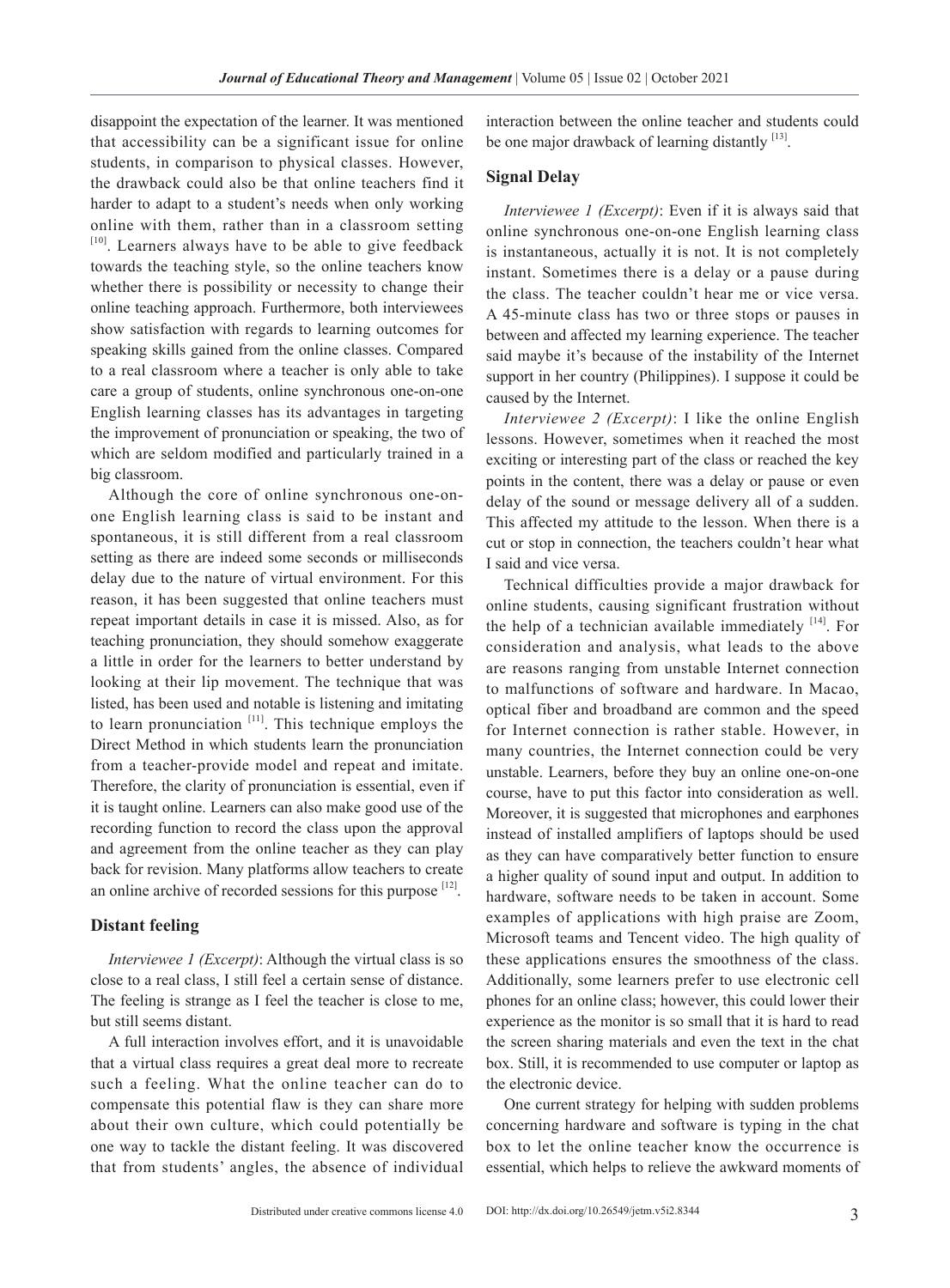embarrassment of not hearing both or seeing both freezing on Internet. Jose and Abidin found that in their study some participants actually had this chat function itself disrupted by slow internet networks and system failures by their electronic device, interrupting the participants' posts [15]. This could, however, lead to a learner's occasional writing practice for necessary communication in the online lesson, which could be an advantage.

It is recommended that online teachers try a few more test sessions or even evaluate themselves by recording their own sample teaching demonstration and playing it back to improve before the real online class. Online teachers should also take note of their facial expressions, tone, and body language to see whether they are appropriately shown on screen. In a real classroom setting, as long as the preparation is done well, most of these factors are under control. However, online teaching has a lot of sudden intervention. Therefore, online teachers are also required to be able to quickly adapt to maintain the smoothness of the online class.

## **5. Conclusions**

When learners chose online synchronous one-on-one English learning class, it is important for learners to ensure the learning points have been clearly communicated to the teachers so there is no misunderstanding with respect to the learning targets. Through the online classes, learners should regularly let the teachers know how they feel about the course. Repetition or particularly articulation of certain important aspects, such as pronunciation, in the class should be applied to make sure the message can be conveyed to students accurately. The sense of distant feeling does exist in some cases and teachers can improve it by sharing more about cultures to the learner to close the gap between the teacher and learner in the virtual environment. When it comes to speaking practices, learners, when necessary, can ask teachers to lower their speaking speed, which is more helpful for the message delivery. As for choosing software for the online classes, it is recommended to use known stable programs such as Zoom, Microsoft Teams or Tencent video to maintain the stability of the class and clarity of connection. With respect to hardware, it is better to use headphones and microphone instead of the amplifiers installed on electronic devices. It is also not recommended to use a mobile phone for lessons as the monitor is too small for the reading subject material. Finally, it is also important to choose stable cable or optical fiber for transmitting signals instead of dial-up connection. All these can contribute to a better learning experience online. It was found that student satisfaction was influenced by course quality

and the perceived production value, seeing it as more effective <sup>[16]</sup>. Students were more likely to feel satisfied if they felt motivated to use such online technology on their own. Therefore, while the online teacher tries the best to maintain the course quality, technology is that part that should not be ignored.

There are limitations to this study: this research only involves two interviewees, which may not be a reliable or representative number. In the future studies, firstly, a qualitative approach can be employed first to collect learners' attitude towards the online classes with the use of Likert scale and open questions in a questionnaire. Then, it is suggested that names or identification numbers may be left at the end of the qualitative research questionnaire. The researchers can contact around 10-12 interviewees whose responses are in-depth enough to be explored further. The final results and figures would then be more reliable for a deeper understanding with regards to this issue.

## **References**

- [1] Richardson, J. C., Maeda, Y., Lv, J., Caskurlu, S. (2017). Social presence in relation to students' satisfaction and learning in the online environment: A meta-analysis. Computers in Human Behavior, 71, 402-417.
- [2] Arkorful, V., & Abaidoo, N. (2015). The Role of E-Learning, Advantages and Disadvantages of Its Adoption in Higher Education. International Journal of Instructional Technology and Distance Learning, 12, 29-42. https://www.itdl.org/Journal/Jan\_15/ Jan15.pdf#page=33.
- [3] Pope, C. (2010, September). Breaking down barriers: Providing flexible participation options for on-campus courses. Paper presented at the Fifth Education Research Group of Adelaide Conference, Adelaide, Australia.
- [4] You, J. W., & Kang, M. (2014) The role of academic emotions in the relationship between perceived academic control and self-regulated learning in online learning. Computers & Education, 77, 125-133.
- [5] Zamari, Z. M., Adnan, A. H. M., Idris, S. L., & Yusof, J. (2012). Students' perception of using online language learning materials. Procedia-social and behavioural sciences, 67, 611-620. https://doi. org/10.1016/j.sbspro.2012.11.367.
- [6] Finkelstein J. Learning in real time: synchronous teaching and learning online. Washington: DC-Jossey-Bass; 2006.
- [7] Salmon, G. (2013). E-tivities: The key to active online learning. Routledge.